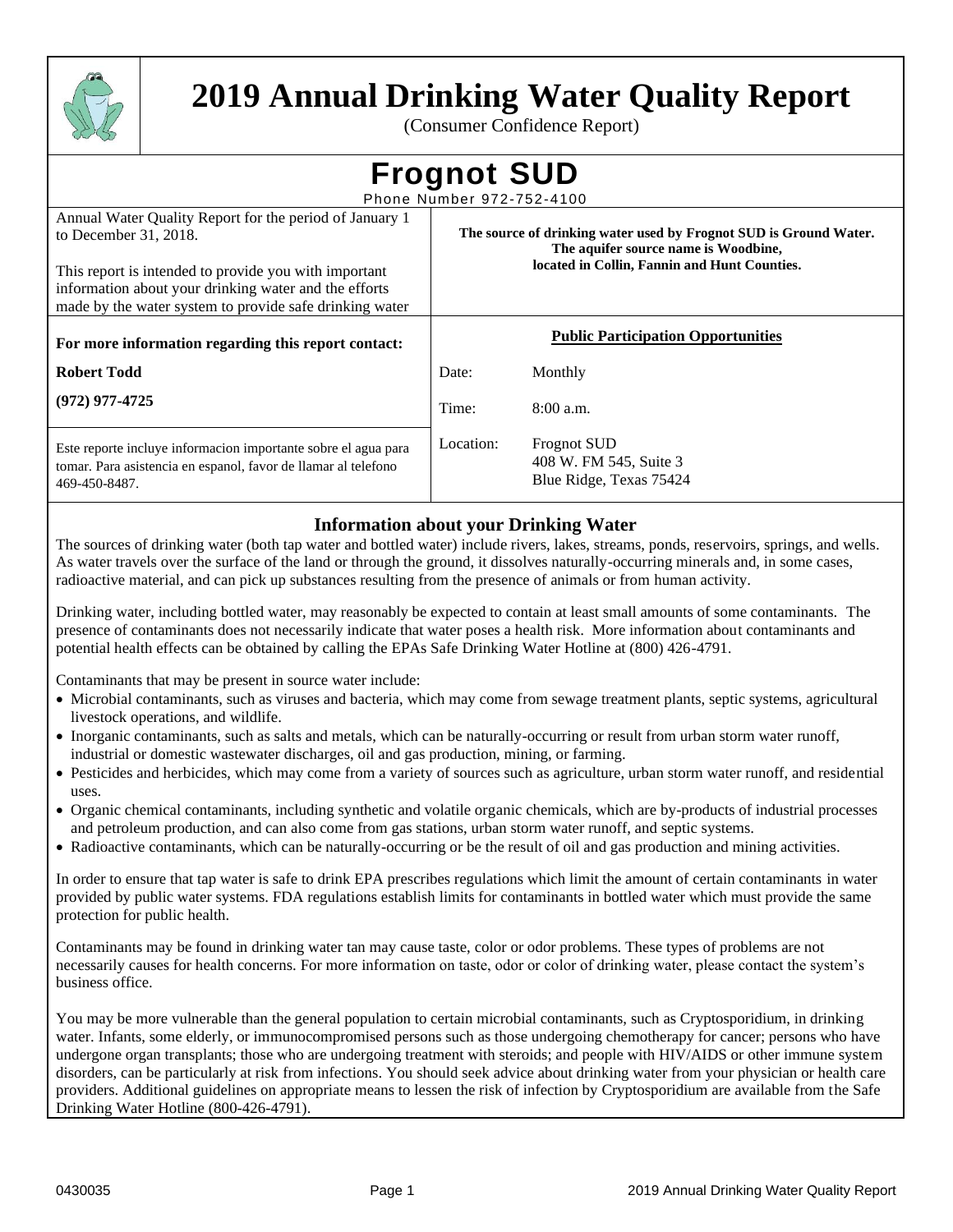If present, elevated levels of lead can cause serious health problems, especially for pregnant women and young children. Lead in drinking water is primarily from materials and components associated with service lines and home plumbing. We are responsible for providing high quality drinking water, but we cannot control the variety of materials used in plumbing components. When your water has been sitting for several hours, you can minimize the potential for lead exposure by flushing your tap for 30 seconds to 2 minutes before using water for drinking or cooking. If you are concerned about lead in your water, you may wish to have your water tested. Information on lead in drinking water, testing methods, and steps you can take to minimize exposure is available from the Safe Drinking Water Hotline or at http://www.epa.gov/safewater/lead.

### **Information about Source Water**

TCEQ completed an assessment of your source water, and results indicate that some of your sources are susceptible to certain contaminants. The sampling requirements for your water system is based on this susceptibility and previous sample data. Any detections of these contaminants may be found in this Consumer Confidence Report. For more information on source water assessments and protection efforts at our system, contact Robert Todd, (972) 977-4725.

For more information about your sources of water, please refer to the Source Water Assessment Viewer available at the following URL:<http://www.tceq.texas.gov/gis/swaview>

Further details about sources and source water assessments are available in Drinking Water Watch at the following URL: <http://dww2.tceq.texas.gov/DWW/>

| <b>Source Water Name</b> |                        | <b>Type of Water</b> | <b>Report Status</b> | Location   |  |
|--------------------------|------------------------|----------------------|----------------------|------------|--|
| CR 670 / FM 981          | 3.6 MI E of Blue Ridge | GW                   |                      | Water Well |  |
| Hwy 78 / CR 578          | Hwy 78 / CR 578        | GW                   | $\mathbf{r}$         | Water Well |  |
| CR 825                   | CR 825                 | GW                   |                      | Water Well |  |

### **Definitions and Abbreviations**

| Definitions:                     | The following tables contain scientific terms and measures, some of which may require explanation.   |
|----------------------------------|------------------------------------------------------------------------------------------------------|
| <b>Action Level:</b>             | The concentration of a contaminant which, if exceeded, triggers treatment or other requirements      |
|                                  | which a water system must follow.                                                                    |
| Action Level Goal (ALG):         | The level of a contaminant in drinking water below which there is no known or expected risk to       |
|                                  | health. ALGs allow for a margin of safety.                                                           |
| Avg                              | Regulatory compliance with some MCLs are based on running annual average of monthly samples          |
| Level 1 Assessment               | A Level 1 assessment is a study of the water system to identify potential problems and determine (if |
|                                  | possible) why total coliform bacteria have been found in our water system.                           |
| Level 2 Assessment               | A Level 2 assessment is a very detailed study of the water system to identify potential problems and |
|                                  | determine (if possible) why an E. coli MCL violation has occurred and/or why total coliform          |
|                                  | bacteria have been found in our water system on multiple occasions.                                  |
| Maximum Contaminant Level        | The highest level of a contaminant that is allowed in drinking water. MCLs are set as close to the   |
| or MCL                           | MCLGs as feasible using the best available treatment technology.                                     |
| Maximum Contaminant Level        | The level of a contaminant in drinking water below which there is no known or expected risk to       |
| Goal or MCLG                     | health. MCLGs allow for a margin of safety.                                                          |
| Maximum residual disinfectant    | The highest level of a disinfectant allowed in drinking water. There is convincing evidence that     |
| level MRDL                       | addition of a disinfectant is necessary for control of microbial contaminants.                       |
| Maximum residual disinfectant    | The level of a drinking water disinfectant below which there is no known or expected risk to health. |
| level goal or MRDLG              | MRDLGs do not reflect the benefits of the use of disinfectants to control microbial contaminants.    |
| <b>MFL</b>                       | Million fibers per liter (a measure of asbestos)                                                     |
| mrem                             | Millirems per year (a measure of radiation absorbed by the body)                                     |
| na                               | Not applicable                                                                                       |
| <b>NTU</b>                       | Nephelometric turbidity units (a measure of turbidity)                                               |
| pCi/L                            | Picocuries per liter (a measure of radioactivity)                                                    |
| ppb                              | Micrograms per liter or parts per billion – or one ounce in $7,350,000$ gallons of water             |
| ppm                              | Milligrams per liter or parts per million – or one ounce in $7,350$ gallons of water                 |
| ppq                              | Parts per quadrillion, or pictograms per liter (pg/L)                                                |
| ppt                              | Parts per trillion, or nanograms per liter (ng/L)                                                    |
| <b>Treatment Technique or TT</b> | A required process intended to reduce the level of a contaminant in drinking water.                  |